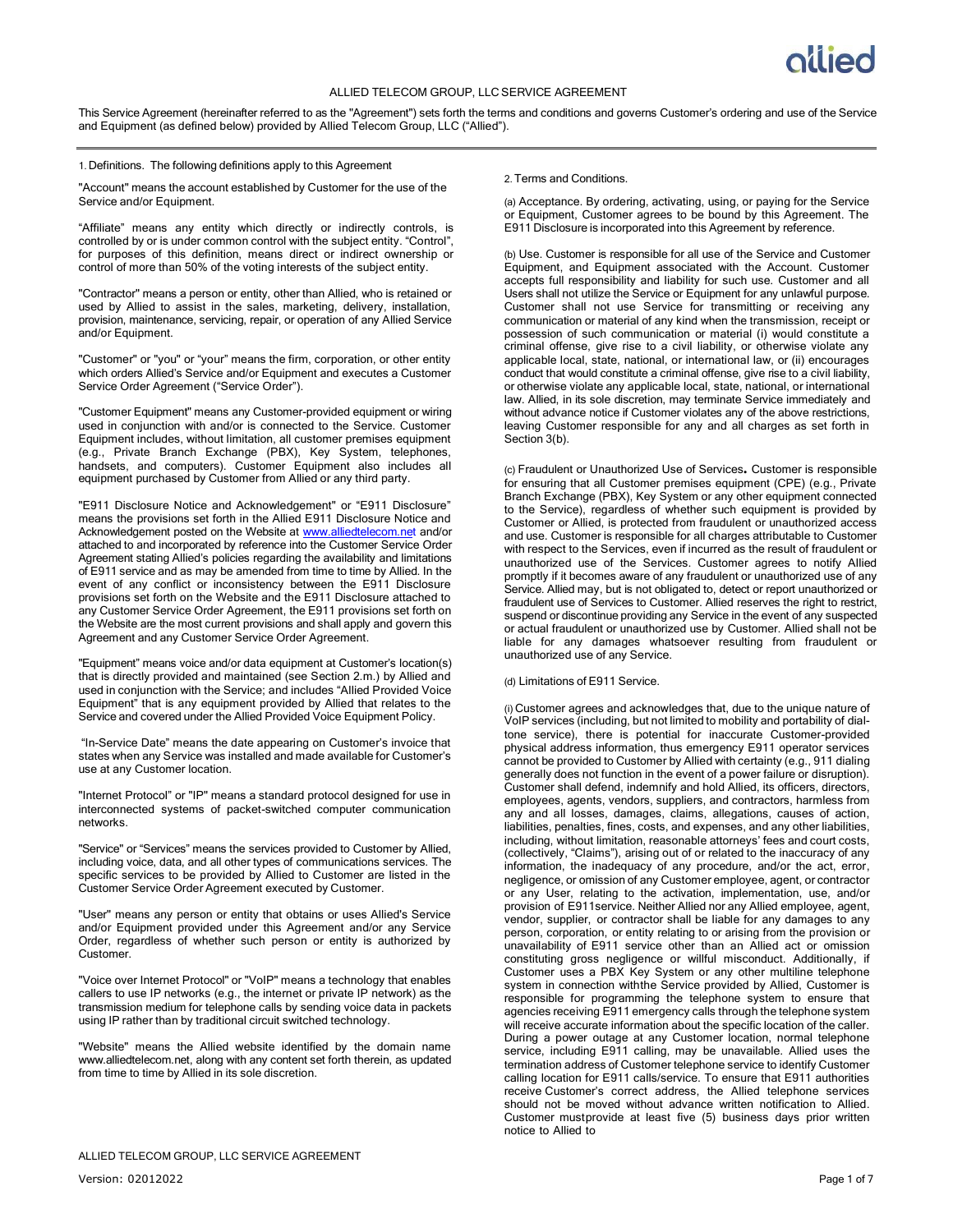move or relocate any telephone service and can register only one physical location at a time for the provision of 911 and E911 service.

(ii)By using the Service and/or Equipment, Customer agrees to and acknowledges the limitations of E911 service as described in the E911 Disclosure, as well as those set forth in this Section 2(d). Customer further agrees and acknowledges that, while some individual services offer access to E911 service, others may not. Customer is advised to thoroughly understand the limitations of E911 service. Customer further acknowledges that it has received the information regarding the limitations of E911 services, has read, understands, and agrees to the terms and conditions of the E911 Disclosure, and assumes the risks associated with the E911 service limitations. Allied may disclose to the Federal Communications Commission that Customer has acknowledged the E911 Disclosure by virtue of Customer having accepted this Agreement.

(e) Availability. The Service and Equipment are offered subject to the availability of the necessary facilities, power, services, and equipment, and subject to the provisions of this Agreement. Allied shall not be responsible or liable for any delay(s) in installing or providing any Service or Equipment ordered by Customer.

(f) Compatibility. The Service and Equipment may not be compatible with Customer Equipment, and Allied is not required to maintain or repair Customer Equipment, or modify the Service to make it compatible with Customer Equipment.

(g) Limitations of Service and Equipment. Customer or any User may not be able to utilize the Service or Equipment, if: (i) the Customer Equipment fails; (ii) the power required to operate Customer's or any User's computer, router, modem, or any other equipment, if applicable, fails; (iii) Customer's or any User's computer experiences hardware or software problems and/or viruses; (iv) in situations where Allied is not the internet service provider, Customer's or any User's internet service provider fails to provide adequate services for any reason; (v) Customer's or any User's hardware or software is improperly installed; or (vi) Customer or any User is blocked or otherwise unable to access the Allied network. By using the Service and Equipment, Customer and its Users acknowledge that the Service and/or Equipment may be limited in certain circumstances and may not be available 100% of the time. Allied will not be liable for errors in transmission or for failure to establish connections. In addition, Customer acknowledges and agrees that the Service and/or Equipment may not be compatible with certain fax machines or firewalls.

(h) Customer Responsibilities. By using the Service and/or any Equipment, Customer, on behalf of itself and all Users, agrees to abide by all rules and regulations, including the exportation of data from the U.S. or other applicable jurisdictions. With respect to Customer's use of the Service and/or any Equipment as well as any Customer Equipment, Customer shall be responsible for any claim or damages arising from or related to: libel; slander; invasion of privacy; infringement or unauthorized use of any copyright, trademark, trade name, service mark, or any other intellectual property right; interference with or misappropriation or violation of any proprietary or creative right; any injury to any person, property, or entity arising out of the material, data, information, or other content used, received, or transmitted by Customer or any User; and any act, error, or omission by Customer or any User. Unless caused by the gross negligence or willful misconduct of Allied, Customer shall also be responsible and liable for any personal injury, property damage, or death of any person caused, directly or indirectly, by Customer, any User, or any Customer employee, agent, or contractor, arising from or related to the installation, maintenance, location, condition, operation, failure, presence, use, or removal of the Service, Equipment, or any Customer Equipment.

(i) Additional Responsibilities. Customer is also responsible for all internal wiring, Customer Equipment, installation of hardware and software on Customer Equipment, and arrangement of access rights for Allied including space for cables, conduits, and equipment as necessary for Allied-authorized personnel to install, repair, inspect, maintain, replace, or remove any and all facilities and equipment provided by Allied. Upon request by Allied, Customer will work directly and in good faith with its building owner or property management firm and Allied to secure a written building access agreement. Customer shall provide a secured space with electrical power, climate control and protection against fire, vandalism, and other casualty for equipment. Customer is responsible for ensuring that Customer Equipment is compatible with the Service and the Allied network.

(j) Service Issues. Allied shall not be responsible for any service interruption, degradation, delay, transmission error, operational failure, and/or unavailability (individually and collectively referred to as "Service Problem") at any location where Allied is not the internet service provider for Customer. This includes any situation where, instead of routing voice and data traffic on Allied's network, Customer uses a service or circuit (e.g., T-1, DSL, cable, Ethernet) to route traffic over the public internet or a third party network. Although Allied agrees to take commercially reasonable efforts to work with Customer to try to identify, address, and resolve any Service Problem at an off-net service location (i.e., not on the Allied network), Allied is unable to control the reliability or quality of traffic routed from an off-net service location. Allied is not responsible for any Service Problem experienced by Customer at any location where Customer orders or uses an off-net service. Customer shall not be entitled to any service credits or any other remedy, including, without limitation, a termination right under Section 3(d), for any Service Problem at any off-net service location.

(k) Information and Installation Responsibilities. Allied will notify Customer on the In-Service Date, i.e., the date when the Service has been successfully installed and is available for Customer's use. Customer shall have three (3) business days to accept or advise Allied in writing of any service level concern regarding the Service ("Acceptance Period"). If Allied makes the Service available to the Customer, but Customer, for whatever reason, is not ready to accept anduse the Service, billing for the installed Service shall nonetheless commence on the In-Service Date. This applies to circumstances including, but not limited to, if Customer does not have its Equipment installed to begin using the Service. Failure by Customer to accept the Service or notify Allied in writing of any service level concern within the Acceptance Period shall be deemed as an automatic acceptance of Service. Any use of a Service, other than for verification and acceptance testing, shall constitute immediate acceptance of the Service. The payment obligation as of the In-Service Date shall not apply if Customerprovides written notice to Allied of any service level concern regarding the Service during the Acceptance Period. In such situation, Customer'spayment obligation shall commence on the date when the Service operates in accordance with the applicable technical specifications or would have been installed except to the extent any delay is caused by Customer's (i) failure to provide any requested information and/or documentation to Allied in a timely manner; and/or (ii) Customer cancelsthe installation or requests that the installation date for any service or circuit be moved to a later date.

(l) Required Maintenance. Allied reserves the right to perform maintenance on or upgrade its network, its infrastructure, the Service, and/or Equipment, without prior notice or liability, even if such actions cause a partial or full disruption of the Service; however, subject to Allied's business needs, Allied will use commercially reasonable efforts to perform maintenance on and upgrades to its network, infrastructure, Service, and Equipment in a manner so as to avoid unduly interfering with Customer's use of the Service. Allied may, in its sole discretion, add, change, or delete features or functionality of the Service and/or Equipment.

(m) Equipment. Unless otherwise agreed to in writing between Customer and Allied or purchased and fully paid for by Customer from Allied as set forth in a Service Order signed by both parties or other written agreement between Allied and Customer, all Equipment provided to Customer by Allied or an Allied-designated vendor and used for the provision or support of any voice and/or data service shall at all times remain the property of Allied. Upon discontinuance or termination of Service or this Agreement for any reason, all Equipment shall be returned by Customer to Allied within ten (10) days of the final day of Service or Customer shall promptly pay to Allied the full replacement cost of any such Equipment based on the current market price to purchase new replacement Equipment.

Customer is responsible for the risk of loss or for any destruction of or damage to the Equipment. No such loss or damage relieves Customer from the payment obligations under this Agreement. Customer agrees to promptly notify Allied in writing of any loss or damage and Customer will then pay to Allied the present value of the Equipment. Any proceeds of insurance will be paid to Allied and credited against the present value due on the Equipment. Customer agrees to keep Equipment fully insured against loss, naming Allied as a loss payee and additional insured, in an amount not less than the insurance requirements listed below until this Agreement is terminated. Customer also agrees to obtain a general public liability insurance policy from anyone who is acceptable to Allied and to include Allied as an insured on the policy. Customer will provide 10 days advance written notice to Allied of any modification or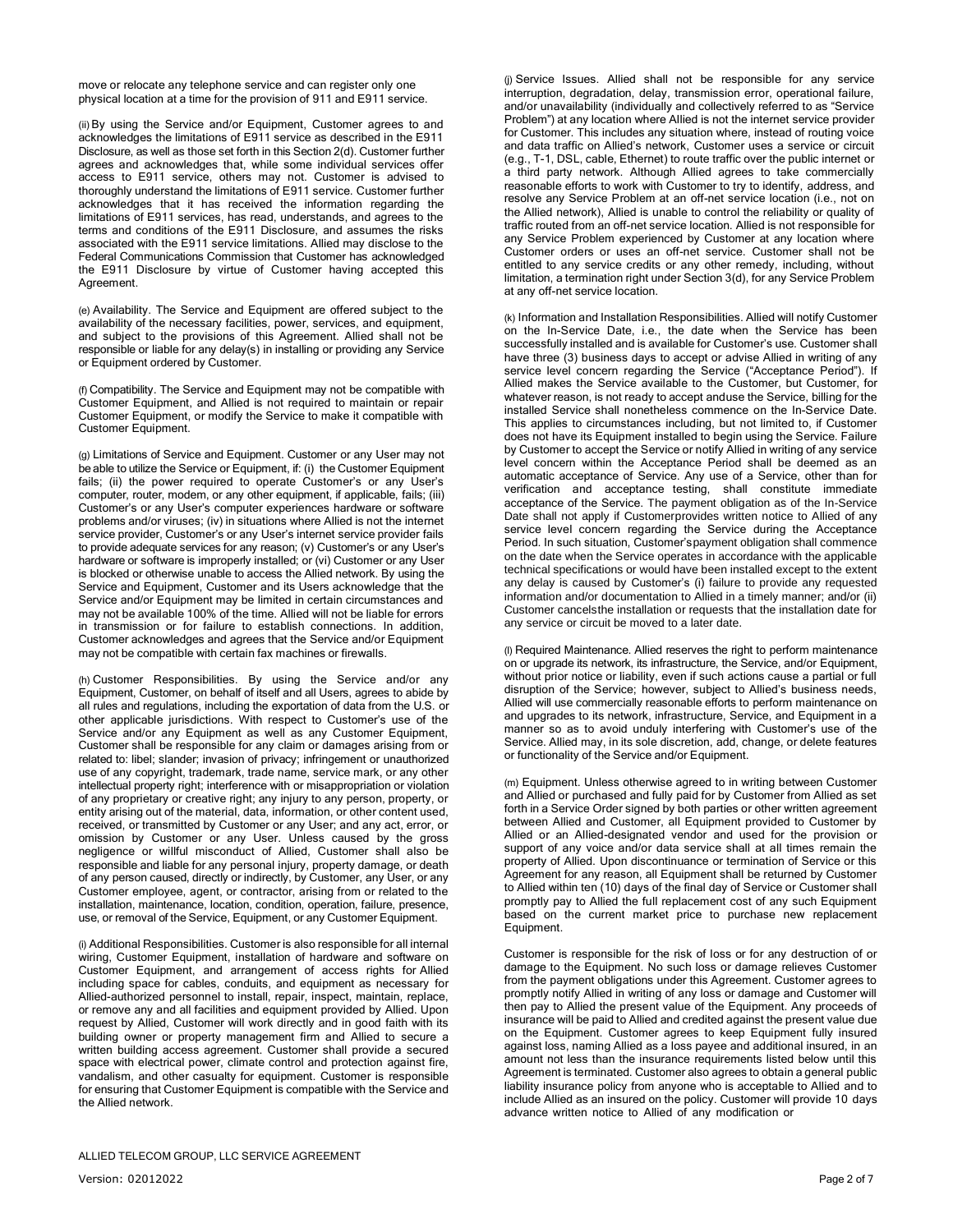cancellation of Customers insurance policy(s). Customer agrees to provide Allied certificates or other evidence of insurance acceptable to Allied. If Customer fails to comply with this requirement within 30 days after the start of this Agreement, Allied may charge Customer a monthly property damage surcharge of up to .0035 of the Equipment cost as a result of

Allied's credit risk and administrative and other costs, as would be further described on a letter from Allied to Customer. NOTHING IN THIS PARAGRAPH WILL RELIEVE YOU OF RESPONSIBILITY FOR LIABILITY INSURANCE ON THE EQUIPMENT.

Customer shall maintain (a) business personal property insurance covering the Equipment against loss, theft, and/or all-risk property damage for full replacement value, (b) comprehensive general liability insurance with a policy limit of at least \$2,000,000 to protect Allied against bodily injury and/or damage resulting from the installation, operation, or maintenance of the Equipment, and (c) Worker's Compensation insurance coverage meeting all state and local statutory requirements. All policies written pursuant to this Section shall be with insurers (i) licensed to do business in the state in which the Equipment is located and (ii) carrying an A.M. Best rating of at least A-VIII. All policies, including any renewals thereof, shall specify that such policy cannot be canceled or reduced without at least thirty (30) days written notice to the other party.

# 3.Term and Termination.

(a) Unless terminated pursuant to the terms of this Agreement, this Agreement shall remain in effect for as long as Allied is providing any Service or Equipment to Customer or until the expiration of all Service Orders. Unless otherwise terminated pursuant to this Agreement, the Service is offered for an initial term of service (the "Initial Term") specified in the Service Order, which term shall be a minimum of twelve (12) months unless otherwise agreed to in writing by Allied and could be longer depending on the length of term selected by Customer in the Service Order. The Initial Term shall begin on the In-Service Date and continue until the expiration of the Initial Term. Following the expiration of the Initial Term, each Service Order shall automatically renew for successive one (1) year terms (each, a "Renewal Term") unless and until either party notifies the other party in writing at least sixty (60) days prior to the end of the Initial Term or any Renewal Term then in effect that it does not wish to renew the Service Order. Any such written notice of nonrenewal or termination provided by Customer must be sent to [contracts@alliedtelecom.net](mailto:contracts@alliedtelecom.net) via an email message containing the completed and signed form located

at [https://www.alliedtelecom.net/resources/legal-documents/.](https://www.alliedtelecom.net/resources/legal-documents/) Any notice of non-renewal or termination by Customer will not be deemed accepted or valid until Customer receives a confirming email message from Allied containing a termination case number. If, during the Initial Term or any Renewal Term, Customer adds any additional services or circuits to its use of the Service, the amount of Customer's monthly recurring charges shall increase in accordance with Allied's prevailing rates in effect at the time. The term for any such additional services must be mutually agreed upon by Allied and Customer in a Customer Service Order Agreement Addendum to be executed by both parties. To the extent that the term for any such additional services extends beyond the Initial Term or any Renewal Term, the provisions of this Agreement shall remain in full force and effect with respect to such additional services until the expiration of the term for such additional services.

(a) Early Termination. (i) If this Agreement and/or any Service Order is terminated by Customer prior to the expiration of the Initial Term or any Renewal Term then in effect and such termination is not due to Allied's uncured breach as set forth in Section 3(d) or if Allied terminates this Agreement and/or any Service Order pursuant to Section 2(b) or due to Customer's uncured breach pursuant to Section 3(d), Customer shall pay to Allied an early termination charge, which Customer agrees is reasonable, equal to all non-recurring and monthly recurring charges for Service and Equipment set forth in each Customer Service Order Agreement which would otherwise be due through the end of the Initial Term or Renewal Term in effect at the time, including all applicable taxes and fees plus an accelerated lump sum payment equal to the total amount which would be due for all construction related costs and all remaining payments which would be payable by Customer for any and all Equipment being purchased by Customer in monthly installments. For avoidance of doubt, Customer agrees and acknowledges that the foregoing early termination charges shall apply even if Customer terminates the Agreement and/or any Service Order prior to commencement of the Initial Term and/or prior to the In-Service Date. The parties agree that the precise damages resulting from an early termination by Customer or termination by Allied due to Customer's breach are difficult to ascertain and the early termination charge set forth in this Section 3(b) is a reasonable estimate of anticipated actual damages and

ALLIED TELECOM GROUP, LLC SERVICE AGREEMENT

not a penalty. The early termination charge shall be due and payable within ten (10) days of the effective date of termination.

(b) Notwithstanding the early termination charges set forth in Section 3(b) above, at any time after one hundred twenty (120) days from the In-Service Date for voice services and upon thirty (30) days prior written notice to Allied, Customer may reduce its use of Allied's voice services by up to a total aggregate of twenty percent (20%) of the monthly recurring charges for voice services (exclusive of any dedicated circuits), as set forth in the Service Order, without incurring any early termination liability for such reduction. Customer's right to reduce its use of Allied's voice services shall not include or apply to any situation where Customer decides to utilize services provided by another vendorin lieu of Allied's voice services.

(c) Termination for Breach. Either party may terminate this Agreement (and/or any Service Order) if the other party is in material breach of this Agreement and such breach is not cured within thirty (30) days after the breaching party's receipt of written notice thereof. Except for any unpaid amount owed by Customer to Allied, each party must exercise its right of termination for the other party's uncured breach within thirty (30) days of discovering the other party's breach of this Agreement or any applicable Service Order or such specific breach shall be deemed to have been waived. Notwithstanding any other provision of this Agreement, Allied has the right to suspend Service, and terminate this Agreement for Customer's material breach, immediately upon written notice if any amount owed by Customer is delinquent for more than twenty (20) days from the invoice date.

(d) Effect of Termination. Allied shall have no liability from any termination of this Agreement provided that it is conducted in accordance with the terms of this Agreement. Sections 1 through 5 and Sections 8 through 23 shall survive any termination or expiration of this Agreement.

## 4. Limitation of Liability.

(a) Allied's liability for damages arising out of any mistake, interruption, omission, delay, error, or defect which occurs in the course of installing, providing, maintaining, or modifying any Service and/or Equipment or for any other reason, shall in no event exceed an amount equivalent to the proportionate charge to Customer for the time period during which the mistake, interruption, omission, delay, error, defect, and/or fault(s) occurred. In the event that Customer experiences a loss of any service due to Allied's fault, negligence, act, error, or omission, Allied will provide Customer with a credit on a pro-rata basis for the period of time that the Service was unavailable to Customer. In order to receive a credit, Customer must provide Allied written notice within ten (10) days of the service interruption and the credit will be applied to a future Customer invoice.

(b) NOTWITHSTANDING ANY OTHER PROVISION OF THIS AGREEMENT OR ANY CUSTOMER SERVICE ORDER AGREEMENT AND TO THE FULLEST EXTENT PERMITTED BY LAW, IN NO EVENT WILL ALLIED, ITS DIRECTORS, OFFICERS, EMPLOYEES, AFFILIATES, AGENTS, SUPPLIERS, VENDORS, AND CONTRACTORS, BE LIABLE TO CUSTOMER, ANY USER, OR ANY THIRD PARTY FOR ANY CLAIM, LOSS, EXPENSE, OR DAMAGE DUE OR RELATED TO LOSS OF ANY REVENUE, PROFIT, SAVINGS, BUSINESS AND/OR GOODWILL, LOSS OR CORRUPTION OF ANY DATA AND/OR COST OF DATA RECONSTRUCTION, PROCUREMENT OF SUBSTITUTE OR REPLACEMENT GOODS, SERVICES, INVENTORY, OR EQUIPMENT, BUSINESS INTERRUPTION, INABILITY TO USE ANY SERVICE AND/OR EQUIPMENT, OR DELAY IN PERFORMANCE, NOR WILL ALLIED, ITS DIRECTORS, OFFICERS, EMPLOYEES, AFFILIATES, AGENTS, SUPPLIERS, VENDORS, AND CONTRACTORS, BE LIABLE TO CUSTOMER, ANY USER, OR ANY THIRD PARTY FOR ANY INDIRECT, EXEMPLARY, PROXIMATE, SPECIAL, PUNITIVE, CONSEQUENTIAL, COVER, RELIANCE, OR INCIDENTAL DAMAGES. THE FOREGOING LIMITATION OF LIABILITY SHALL APPLY, WITHOUT LIMITATION, TO ANY CLAIM, LOSS, EXPENSE, OR DAMAGE, RELATING TO OR ARISING FROM: (I) ANY MALFUNCTION AND/OR FAILURE OF ANY SERVICE, EQUIPMENT, NETWORK, OR FACILITY DIRECTLY OR INDIRECTLY PROVIDED BY ALLIED OR ANY OTHER SERVICE PROVIDER; (II) THE FAILURE OR INABILITY OF CUSTOMER, ANY USER, OR ANY OTHER PERSON OR PARTY TO BE ABLE TO DIAL 911 OR ACCESS AND/OR SPEAK TO ANY 911 EMERGENCY PERSONNEL OR RESPONDER THROUGH SERVICES OR EQUIPMENT PROVIDED BY ALLIED OR ANY OTHER SERVICE PROVIDER; AND (III) ALLIED'S SUSPENSION OR TERMINATION OF SERVICES IN ACCORDANCE WITH THIS AGREEMENT. THE LIMITATIONS SET FORTH IN THIS SECTION 4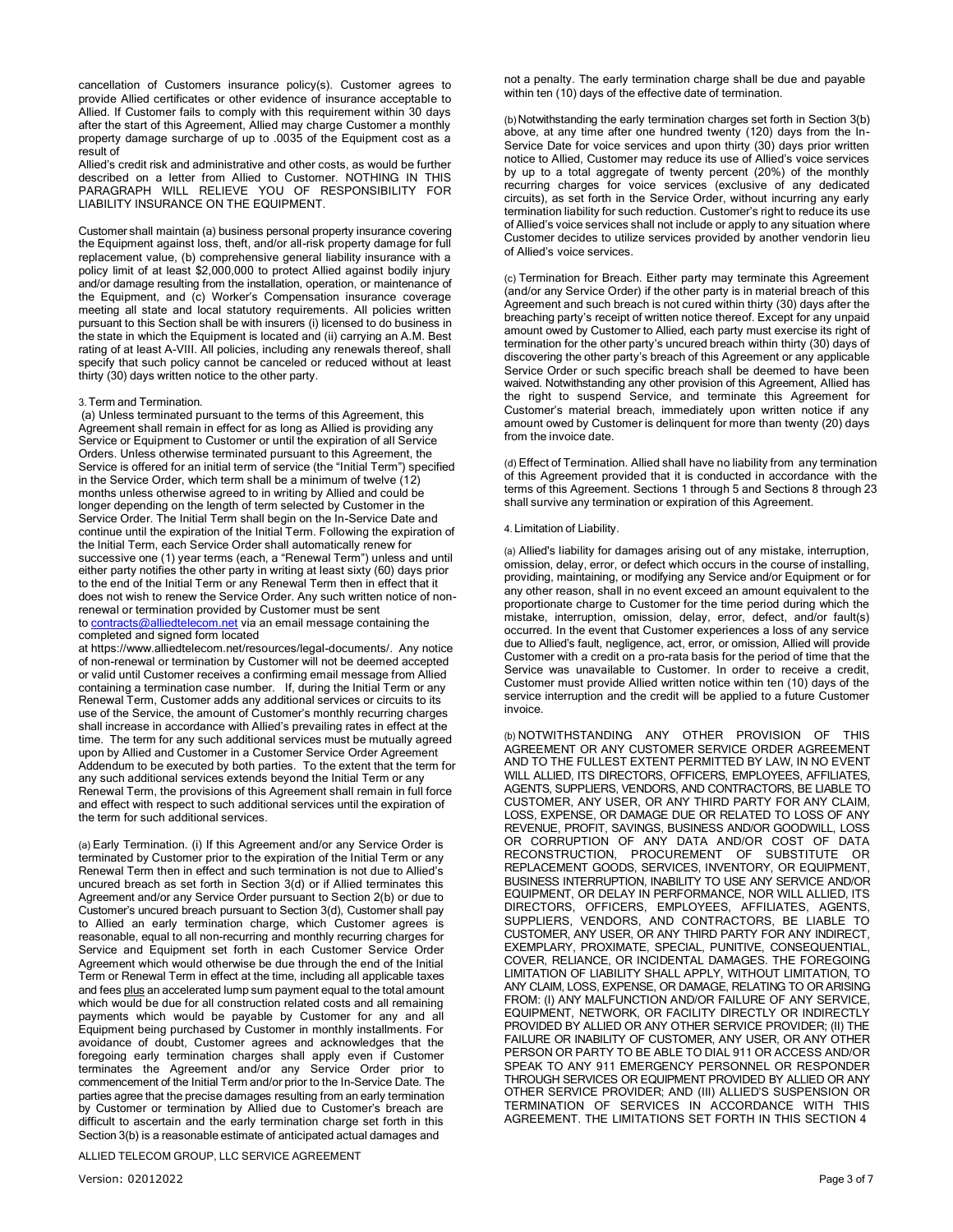APPLY TO ALL CLAIMS, DAMAGES, AND ALLEGATIONS WHETHER BASED ON BREACH OF CONTRACT, BREACH OF WARRANTY, PRODUCTS LIABILITY, STRICT LIABILITY, TORT, AND/OR ANY AND ALL OTHER THEORIES OF LIABILITY.

(c) Except for Allied's gross negligence or willful misconduct and to the fullest extent permitted by law, in no event shall Allied's total aggregate liability to Customer, any User, and any person or third party whose claim or claims are based on or derived from a right or rights claimed by Customer and/or any User, for any and all claims arising from or relating to any Service Order, this Agreement, or any other claim or cause of action, whether arising under contract, tort, negligence, related to the provision of or failure to provide E911 service, strict liability, any theory of liability, or otherwise, exceed in the aggregate the amount of charges paid by Customer to Allied during the three (3) month period immediately preceding the date of the occurrence of the event or occurrence giving rise to the claim for damages and/or cause of action. Allied shall have no liability whatsoever for any damage to, or loss of, any equipment or other property under the care, custody, or control of Customer, its employee, agent, or contractor, or any User unless caused by Allied's gross negligence or willful misconduct, in which case Allied's maximum liability is set forth above in this Section 4(c).

(d) Because some states and jurisdictions do not allow limitation of liability in certain instances, portions of the limitations set forth in this Section 4 may not apply to Customer if prohibited by applicable law.

(e) No action against either party arising out of this Agreement including any Service Order may be brought by the other party more than one (1) year after the cause of action has first arisen.

(f) Customer acknowledges and agrees that the essential purpose of this Section 4 is to limit Allied's potential liability considering the agreedupon pricing for the Services and/or Equipment and Allied has relied on these limitations when offering to provide the Services and/or Equipment to Customer.

5. No Warranty. EXCEPT FOR THIRD PARTY MANUFACTURERS' WARRANTIES WHICH MAY BE APPLICABLE TO THE EQUIPMENT AND TO THE MAXIMUM EXTENT PERMITTED UNDER APPLICABLE LAW, ALLIED MAKES NO WARRANTIES AND DISCLAIMS ALL WARRANTIES IN RELATION TO THE SERVICES AND EQUIPMENT, WHETHER EXPRESSED OR IMPLIED, INCLUDING, WITHOUT LIMITATION, IMPLIED WARRANTIES OF MERCHANTABILITY, FITNESS FOR A PARTICULAR PURPOSE, TITLE, AND NON-INFRINGEMENT. WITHOUT LIMITING THE FOREGOING, ALLIED IS NOT LIABLE OR RESPONSIBLE FOR ENSURING THAT THE SERVICES AND/OR EQUIPMENT WILL MEET CUSTOMER'S REQUIREMENTS, SPECIFICATIONS, OR EXPECTATIONS OR WILL BE UNINTERRUPTED, SECURE, ERROR-FREE, OR AVAILABLE 100% OF THE TIME, OR THAT ALL ATTEMPTED COMMUNICATIONS WILL BE DELIVERED. ALLIED DOES NOT WARRANT THAT ANY SERVICE AND/OR EQUIPMENT WILL BE AVAILABLE ON A SPECIFIED DATE OR TIME OR THAT THE ALLIED NETWORK WILL HAVE THE CAPACITY TO MEET THE DEMAND OF CUSTOMER AND/OR ANY USERS DURING SPECIFIC HOURS. ALLIED PROVIDES THE SERVICES AND EQUIPMENT ON AN "AS IS" AND "AS AVAILABLE" BASIS WITHOUT WARRANTY OR REPRESENTATION OF ANY KIND. CUSTOMER ACKNOWLEDGES THAT ALLIED DOES NOT CONTROL THE TRANSFER OF DATA OVER COMMUNICATIONS FACILITIES, AND THAT THE SERVICE AND EQUIPMENT MAY BE SUBJECT TO LIMITATIONS, DELAYS, AND OTHER PROBLEMS INHERENT IN THE USE OF SUCH COMMUNICATIONS FACILITIES. ALLIED DOES NOT WARRANT AND IS NOT LIABLE OR RESPONSIBLE FOR ENSURING THAT ANY SERVICES CAN BE PROVISIONED AT CUSTOMER'S LOCATION, OR THAT PROVISIONING WILL OCCUR ACCORDING TO A SPECIFIED SCHEDULE, EVEN IF ALLIED HAS ACCEPTED CUSTOMER'S ORDER FOR SERVICE. THE PROVISIONING OF SERVICE IS SUBJECT TO CIRCUIT AND SERVICE AVAILABILITY AND OTHER FACTORS. ALLIED ALSO DOES NOT WARRANT AND IS NOT LIABLE OR RESPONSIBLE FOR ENSURING THAT THE SERVICE OR EQUIPMENT PROVIDED BY ALLIED WILL PERFORM AT A PARTICULAR SPEED, BANDWIDTH, OR DATA THROUGHPUT RATE. CUSTOMER ASSUMES ALL RISK AND RESPONSIBILITY FOR USE OF THE SERVICES AND EQUIPMENT AND AGREES NOT TO USE THE SERVICE AND/OR EQUIPMENT IN ANY HIGH-RISK ACTIVITIES WHERE DAMAGE OR INJURY TO PERSON, PROPERTY, ENVIRONMENT, OR BUSINESS MAY RESULT IF AN ERROR OCCURS. NO ADVICE, RECOMMENDATION, OR INFORMATION GIVEN BY ALLIED OR ANY ALLIED REPRESENTATIVE SHALL CREATE A WARRANTY.

ALLIED TELECOM GROUP, LLC SERVICE AGREEMENT

6. Customer Infrastructure Responsibilities. Customer is responsible for all costs at its premises, including, without limitation, its personnel, wiring, computer equipment, internet access (in situations where Allied is not the internet service provider), electrical power, and the like, necessary for the use of the Service and any Equipment.

#### 7. Network Usage.

(a) Use of Internet. Allied makes no representation that the internet or any third party network used by Allied will adequately protect the privacy of Customer's or any User's personal information, and Allied expressly denies any liability associated therewith.

(b) Monitoring. Allied may monitor Customer's Account and Customer's User's use of the Service to respond to service or technical problems; to monitor compliance with this Agreement or any Service Order; if there has been an actual or suspected violation of this Agreement or any Service Order; to assess or determine that the Service and any Equipment are properly implemented and configured; at Customer's request; or to protect the integrity of the Allied network or Customer's use of the Service, in any emergency situation, or any other situation in which Allied, in its good faith judgment, deems appropriate under the circumstances. Customer acknowledges that the Service has been ordered, configured, and installed based on the specific information provided by Customer including, without limitation, the expected number of Users and Customer's anticipated capacity needs. Accordingly, and based on Allied's reliance on the information provided by Customer as well as the need to protect the integrity and reliability of the Allied network and mitigate against potential service issues, Customer shall not resell any portion of the Service without Allied's prior written consent, which consent may be withheld based on cost and/or network considerations.

## 8.Financial Terms.

(a) Prices and Charges. In addition to paying for all applicable nonrecurring and professional services charges as set forth in any Service Order, Customer shall, throughout the Initial Term and any Renewal Term, pay the monthly recurring charges set forth in each Service Order. Subject to Section 3(c), all such monthly recurring charges shall apply irrespective of whether Customer decreases, abandons, and/or cancels its use of the Service during the Initial Term or any Renewal Term.

#### Taxes and Fees

(i) Taxes. Federal, state, local, county, municipal, and other government or regulatory agencies may assess taxes, including, without limitation, excise, franchise, sales, value-added, use, personal and real property taxes, surcharges and/or fees ("Taxes") on Customer's purchase and/or use of the Service and/or Equipment. These Taxes may change from time to time, with or without notice to Customer. Except for Taxes on Allied's net income, Customer is responsible for the payment of all applicable Taxes now in force or enacted in the future. Such amounts are in addition to the charges paid for the Service and Equipment. If Customer is exempt from any or all Taxes, it must provide Allied with an original certificate that satisfies applicable legal requirements attesting to its tax exempt status. Tax exemption shall only apply from and after the date that Allied receives such valid certificate. The imposition of or increase in any Taxes shall not constitute a rate increase and shall not give Customer a right to terminate this Agreement or any Service Order.

(ii) Fees. In addition to any Taxes imposed by governments or regulatory agencies, Allied reserves the right at any time to charge or increase various fees ("Fees"), including, without limitation, activation fees, E911 service fees, universal service fees, and regulatory recovery fees as well as recover costs associated with complying with government or regulatory programs. The imposition of or increase in any Fees shall not constitute a rate increase and shall not give Customer a right to terminate this Agreement or any Service Order.

# (b) Billing and Payment.

(i)Payment. All Allied invoices are due within thirty (30) days of the invoice date and all payments must be made in U.S. currency. Customer shall pay monthly recurring charges for any partial month during the Initial Term or any Renewal Term on a pro rata basis. Customer is solely responsible for any and all charges incurred as the result of the use of the Services associated with Customer's Account, whether or not such charges were authorized or intended. Unless otherwise agreed to in writing by Allied, all monthly recurring charges for Service and Equipment will be billed and paid one calendar month in advance. All usage and related charges will be billed and paid in arrears as and when they are incurred and remain subject to the payment terms set forth in this Agreement. Allied has the right to bill and Customer shall pay for all non-recurring and Equipment charges when the applicable Service and/or Equipment is installed by Allied. All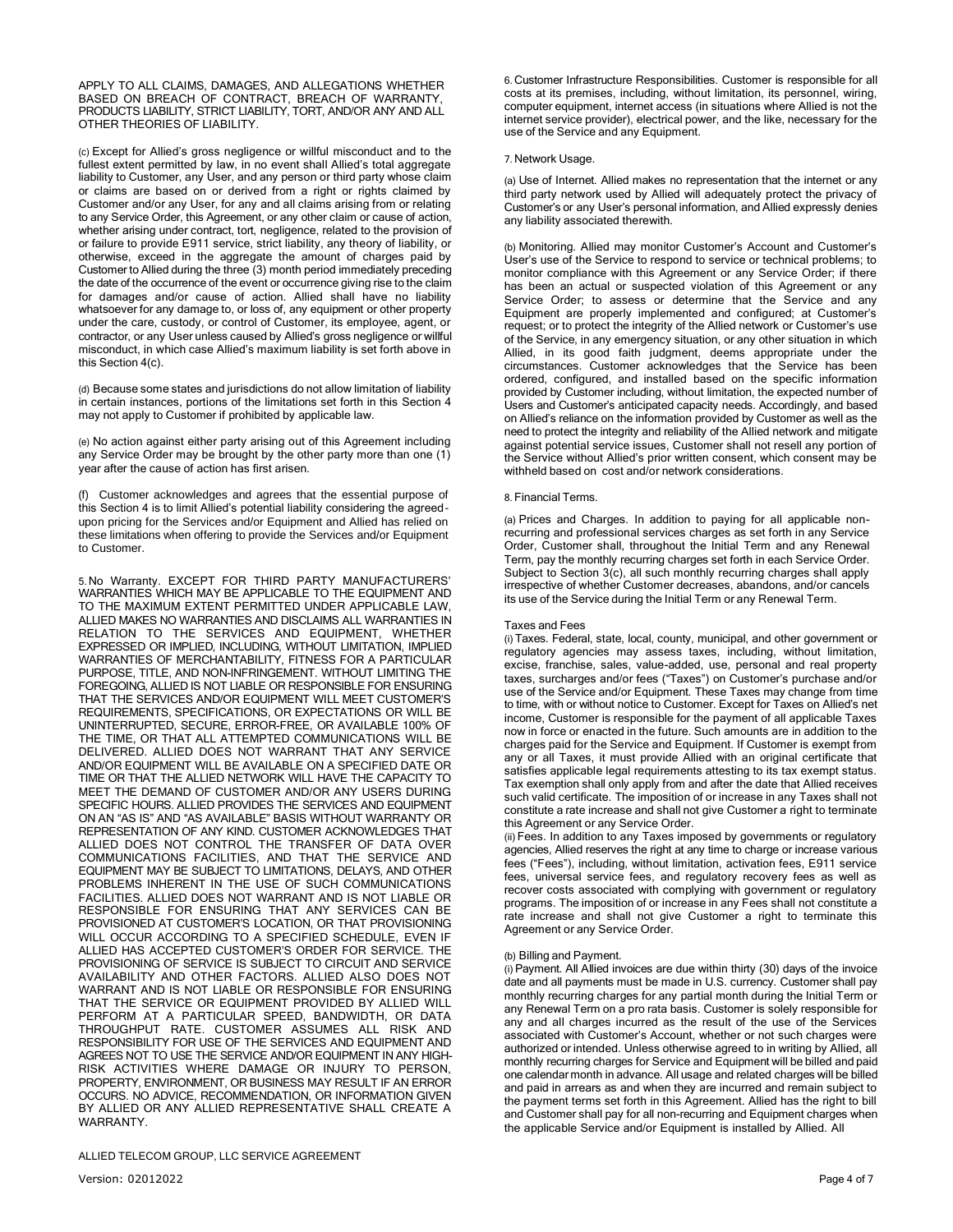professional services shall be paid by Customer once rendered by Allied. Allied may suspend, restrict, or cancel use of the Service and Equipment, if Customer does not make full payment of all billed charges by the due date. Any amounts not paid to Allied within thirty (30) days of the date of the applicable invoice shall accrue interest at the rate of one and one-half percent (1.5%) per month or the maximum amount allowed by law, whichever is less. Returned checks are subject to a twenty-five dollar (\$25) fee. Customer shall also reimburse Allied for all attorneys' fees and other costs incurred by Allied in connection with bringing any action to collect any delinquent payments or arising from any Customer breach of this Agreement.

(ii) Invoice Delivery. Unless otherwise agreed to in writing, all invoices shall be delivered electronically via the email address on file for Customer's Account. Customer is obligated to keep its Account information accurate and current. An incorrect or obsolete email address shall not release Customer from any of its payment obligations.

(iii) Methods of Payment. Allied reserves the right to accept payment by credit card, check, ACH transfer, and/or wire transfer. Customer shall pay for all fees associated with paying an Allied invoice by ACH or wire transfer including, without limitation, any wire transfer fees. Customer also acknowledges and agrees that each credit card payment is subject to a credit card processing fee. Allied reserves the right to discontinue acceptance of payment by credit card, check, ACH transfer, and/or wire transfer at any time.

(iv) E-Rate Customers. This Section is applicable only for educational institutions or libraries seeking reimbursement under the Federal Universal Service Fund. Customer shall apply annually to the Schools and Libraries Division (SLD) for E-Rate funding and shall designate Allied as its provider of Service. Customer shall also provide Allied with all documentation that is in response to all inquiries and requests as part of the Program Integrity Assurance (PIA) process within three (3) business days of receipt thereof. Customer also acknowledges that increases and decreases in funding for Service may occur from the SLD.If Customer is denied SLD funding for any reason, Allied may then elect to decrease the level of Service provided to Customer. If full E-Rate funding is not received within six (6) months of application date, or by the opening of the application window for the following funding year, then Allied may terminate the Service and/or this Agreement immediately upon written notice without any further obligation or liability by Allied. Additionally, if full E-Rate funding is not received and Allied elects to terminate the Service and/or this Agreement, Customer shall be subject to early termination charges in accordance with Section 3(b).

(v)Billing Errors. Allied's obligation with respect to any errors resulting in Customer overpayment for Service and/or Equipment is limited to granting invoice credits equal to the dollar amounts of the overpayment. Under no circumstances will any billing error affect Customer's obligation to pay for Services and/or Equipment provided by Allied.

(vi) Billing Disputes. If Customer believes that it has been charged in error, orif Customer believes that it is due a credit or refund, Customer must notify Allied in writing within thirty (30) business days of the invoice date. Any billing disputes must be in writing and include a detailed statement describing the nature and amount of the disputed charge(s) and the reason(s) why a credit or refund is being requested, and sent via email to the attention of billing@alliedtelecom.net

 Customer shall cooperate fully with Allied to promptly address and attempt to resolve the disputed charge(s). If Customer fails to provide written notice of dispute within the enumerated thirty (30) business day deadline, the charges and invoice will be considered correct and binding on Customer. Irrespective of the foregoing, Customer shall pay the undisputed portion of any disputed invoice in a timely manner and in accordance with the payment terms set forth in this Agreement.

(c) Service Suspension, Termination and Restoration. Allied may suspend or terminate Customer's Service, and may terminate this Agreement, if Customer fails to meet any of its payment obligations or if Customer or any User uses the Service in violation of this Agreement or in violation of any law. If Service is suspended for non-payment of charges, it will only be restored when all charges are paid in full and at Allied's discretion. However, Allied may, at its sole option, choose to restore or re-establish Customer's Service prior to the payment of all charges due. Such restoration or re-establishment shall not be construed as a waiver of Allied's right to receive full payment for all charges due or as a waiver of any rights to suspend or disconnect Service for non-payment of any such charges due and unpaid or for the violation of any provision of this Agreement; nor shall the failure to suspend or disconnect Service for nonpayment of any past due amount operate as a waiver or estoppel to suspend or disconnect Service for non-payment of any invoice or of any other past due amount.

(d) Authorization to Verify Credit Rating. At Allied's request, Customer shall promptly provide Allied with the information necessary to verify Customer's credit rating prior to providing Customer with access to any Service and/or Equipment.

(e) Deposit. Allied in its sole discretion has the right to conduct a review of Customer's credit rating, credit history, and payment history at any time prior to the In-Service Date or at any time while Allied is providing any Service or Equipment to Customer. Upon Allied's request, Customer shall promptly provide Allied with financial statements or other indications of Customer's financial and business circumstances and cooperate in good faith so that Allied may review Customer's credit standing. Allied, in its sole discretion, may at any time, as a condition of providing new Service and/or Equipment or continuing to provide any Service and/or Equipment, require Customer to tender a security deposit or other form of security acceptable to Allied. Allied may apply Customer's deposit to past due obligations as well as to any fees or other assessments to Customer's Account.

9. Indemnification. Customer shall, at its expense, indemnify, defend and hold harmless Allied, its officers, directors, employees, agents, suppliers, vendors, and contractors, from and against any and all Claims arising from or relating to: (i) any act, error, omission, fault, negligence, or misconduct of Customer or any User of the Service or Equipment; (ii) any breach by Customer of any term or condition of any Service Order or this Agreement; (iii) any claim by any employee or invitee of Customer or User other than a claim based on the gross negligence or willful misconduct of Allied; (iv) any claim by any customer of Customer, User, or any other third party relating to, or arising from, Customer's use of and/or making accessible or available the Service and/or Equipment; or (v) violation of any law or regulation by Customer, any User, or any Customer employee, contractor, or agent.

# 10. Confidentiality.

(a) Each party (a "Receiving Party") acknowledges that it and its employees, contractors, or agents may, in the course of providing or using the Service, Equipment, and/or otherwise satisfying its obligations hereunder, be exposed to and/or receive information which is proprietary or confidential to the other party (a "Disclosing Party"). Any and all such information in any form obtained by a Receiving Party or its employees, contractors, or agents in the provision or use of the Services, Equipment, or the satisfaction of such party's obligations under this Agreement, including but not limited to the financial terms of this Agreement or any Service Order, product and business information, financial information, trade secrets, know-how and information regarding processes, shall be deemed to be the confidential and proprietary information ("Confidential Information") of the Disclosing Party. The Receiving Party shall: (i) hold all of Disclosing Party's Confidential Information in strict confidence; (ii) disclose Disclosing Party's Confidential Information only to employees and/or contractors who have a need to know such Confidential Information and who are obligated to hold such Confidential Information in strict confidence; and (iii) not copy, reproduce, sell, assign, license, market, transfer or otherwise dispose of, give, or disclose such Confidential Information to third parties, or to use such Confidential Information for any purposes whatsoever other than in connection with the Receiving Party's performance and obligations under this Agreement.

(b) Confidential Information shall exclude all information, which (i) is at the time of disclosure or thereafter becomes a part of the public domain through no act or omission of the Receiving Party, its employees, contractors, or agents; (ii) was in the Receiving Party's possession as shown by written records prior to the disclosure and had not been obtained by Receiving Party either directly or indirectly from the Disclosing Party; (iii) is hereafter disclosed to the Receiving Party by a third party who did not acquire the information directly or indirectly from the Disclosing Party hereunder; (iv) was independently developed by the Receiving Party without use of the Disclosing Party's Confidential Information, as evidenced by written records; or (v) was required by law to be disclosed, but only to the extent and for the purposes of such required disclosure.

## 11. Governing Law and Dispute Resolution.

(a) This Agreement and the terms of any Service Order and any addendum thereto, shall be governed by and enforced according to the laws of the Commonwealth of Virginia without giving effect to any conflicts of laws rules.

(b) In the event of any controversy or claim arising from or related to this Agreement, its performance or interpretation, the parties, in good faith, will initially attempt to resolve the dispute between them. Except for disputes, controversies, claims or collection efforts regarding Customer's failure to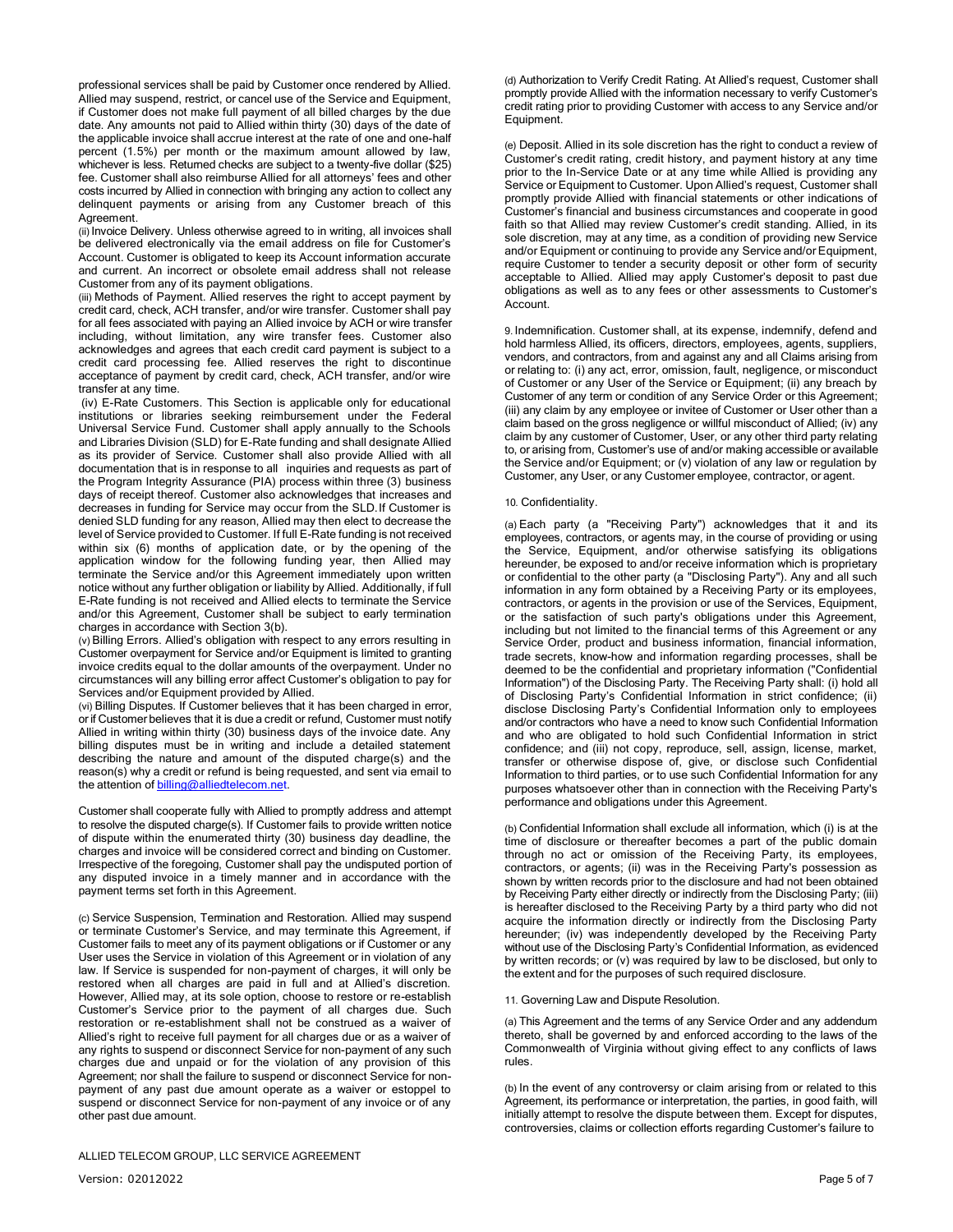pay any charges, amounts or fees invoiced to Customer or arising from any payment dispute, any and all disputes, controversies and claims arising out of or relating to this Agreement or any Service Order, including its/their validity, shall be handled, determined, and resolved by arbitration conducted in Arlington County, Virginia before one (1) arbitrator in accordance with the Commercial Arbitration Rules and Mediation Procedures then in effect of the American Arbitration Association. The arbitrator's award shall be final and binding on the parties, and judgment confirming such arbitration award may be entered thereon in any court having jurisdiction over such proceedings. Each party shall bear its own costs and expenses of preparing and presenting its case and shall bear an equal share of the arbitrator's expenses and fees. The arbitrator shall not be empowered to award damages in excess of direct compensatory damages in accordance with and subject to the terms and conditions of this Agreement and shall not be authorized to award special, indirect, punitive, incidental, cover, or consequential damages, and each party irrevocably waives any damages in excess of direct compensatory damages.

(c)Action to Collect Charges. Notwithstanding Section 11(b) above, the parties hereby agree that any disputes, controversies, claims or collection efforts regarding Customer's failure to pay any charges or fees invoiced to Customer arising from or relating to this Agreement including any Service Order, may be brought in the state or federal courts in the District of Columbia. The parties hereby consent and submit to the exclusive jurisdiction of such courts. Each party hereto waives any objection based on forum non conveniens and waives any objection to venue of any action instituted hereunder to the extent that an action is brought in the courts identified above and is not otherwise subject to arbitration. The parties waive any right to jury trial in connection with any action or litigation in any way arising out of or related to Customer's failure to pay any charges or fees invoiced to Customer under this Agreement. Furthermore and notwithstanding Section 11(b) above, Allied shall be entitled to prompt reimbursement from Customer for all attorney's fees and costs in the event it institutes any action to collect any amounts owed for Service and/or Equipment under this Agreement or any Service Order. If Allied is required to initiate such an action, it shall not be limited to arbitration.

12. Severability. In the event that any of the provisions of this Agreement or any part thereof shall be determined by a competent authority to be invalid, unlawful or unenforceable to any extent, such provision or part thereof shall to that extent be severed from the remaining provisions of this Agreement which shall continue to be valid and enforceable to the fullest extent permitted by law.

#### 13. Notice.

(a) To Customer: Unless expressly stated otherwise in this Agreement, in the event Allied is required or desires to provide Customer with notice under this Agreement, it will provide electronic notice to the e-mail address on file. In the event that Customer changes its e-mail address, Customer shall advise Allied immediately in writing. By Customer's acceptance of this Agreement, Customer agrees to electronic delivery of all required notifications including invoices, unless otherwise provided for herein.

(b) To Allied: Unless expressly stated otherwise in this Agreement, in the event Customer is required or desires to provide Allied with notice, all correspondence must be in writing and sent, via certified mail, return receipt requested, or overnight courier service, to the following address:

> Chief Executive Officer Allied Telecom Group, LLC 1400 Crystal Drive Suite 700 Arlington, VA 22202

14. Waiver. Subject to Sections 3(d) above, the failure of either party to enforce or insist upon compliance with any of the provisions of this Agreement or any Service Order or the waiver thereof, in any instance, shall not be construed as a general waiver or relinquishment of any other provision of this Agreement or Service Order.

15. Binding Effect. This Agreement shall be binding upon and inure to the benefit of the parties hereto and their respective heirs, successors and assigns and any User who uses the Services.

16. Assignment. Customer shall not assign any of its rights or obligations under this Agreement, or transfer ownership of the Account or any Service or Equipment, without Allied's prior written consent.

17. Amendment. Allied reserves the right, upon written notice, to amend this Agreement by posting such amended version of the Agreement on the

ALLIED TELECOM GROUP, LLC SERVICE AGREEMENT

Version: 02012022 Page 6 of 7

amendment(s) in a monthly invoice sent within two (2) billing cycles of posting the revised Agreement on the Website. If the amendment(s) to the Agreement adversely and materially affects Customer's use of the Services, Customer may elect to terminate the Agreement by giving written notice of termination to Allied within fifteen (15) business days of receipt of the invoice containing the written notice of the amendment(s) to the Agreement and Customer will not be liable for any early termination charge for a termination on these grounds. The written notice must be sent by Customer to the following email address: [contracts@alliedtelecom.net.](mailto:contracts@alliedtelecom.net) If Customer does not elect to terminate the Agreement on the grounds stated above during the enumerated fifteen (15) business day time period, then the amendment(s) to the Agreement will become effective as to Customer as of the end of the fifteen (15) business day period. If Customer gives Allied written notice of termination of the Agreement within the enumerated fifteen (15) business day period, Allied has the right to waive the application of the amendment(s) as to Customer and keep the existing Agreement in place for the remainder of the Initial Term or Renewal Term then in effect and, in such situation, Customer will continue to be subject to the prior version of the Agreement.

18. Entire Agreement and Merger. This Agreement, along with the Service Order(s) and the E911 Disclosure, supersedes and merges all prior agreements, promises, understandings, statements, representations, warranties, indemnities, covenants, and all inducements to the making of this Agreement relied upon by either party, whether written or oral, and embodies the parties' complete and entire agreement with respect to the subject matter hereof. Subject to Sections 17, no statement or agreement, oral or written, shall vary or modify the written terms hereof in any way whatsoever.

19. Independent Contractors. Allied and Customer are independent contractors and any Service Order(s) and this Agreement do not establish any relationship of partnership, joint venture, employment, franchise or agency between the parties. Neither party has the power to bind the other or incur obligations on the other's behalf without the other party's prior written consent,

Website. Allied shall provide Customer with written notice of any such